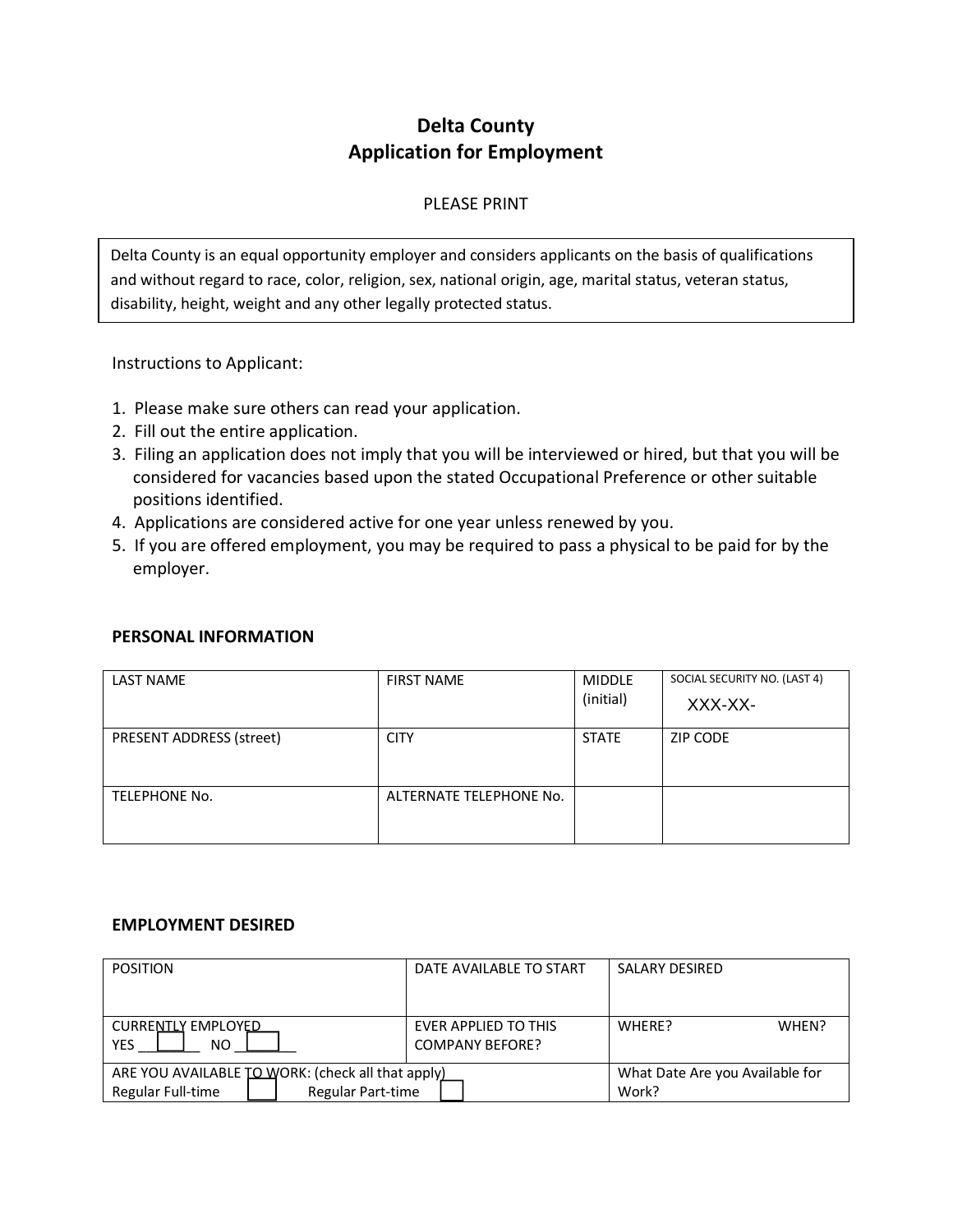| Are you legally eligible for employment in the United States? Yes $\Box$<br>If hired, you are<br>No l                   |
|-------------------------------------------------------------------------------------------------------------------------|
| required to submit proof of your eligibility to work in the United States.                                              |
|                                                                                                                         |
| If no, hire is subject to verification that you are of<br>Are you over the age of 18?<br>$\mathsf{No}$ $\Box$<br>Yes II |
| minimum legal age.                                                                                                      |
| Have you ever been convicted of a crime other than minor traffic offenses?                                              |
| Yes<br>No l                                                                                                             |
| If yes, explain:                                                                                                        |
|                                                                                                                         |
| (A conviction will not necessarily automatically disqualify you for employment. Rather, such factors as age and         |
| date of conviction, the nature and gravity of the offense, rehabilitation, and the nature of the job sought will be     |
|                                                                                                                         |
| considered.)                                                                                                            |

#### EDUCATION HISTORY

|                                    | High School | <b>Technical School</b> | College   | Other   |
|------------------------------------|-------------|-------------------------|-----------|---------|
| <b>School Name</b><br>and Location |             |                         |           |         |
|                                    |             |                         |           |         |
| <b>Years Completed</b>             | 9 10 11 12  | $1\quad 2$              | 1 2 3 4   | 1 2 3 4 |
| Diploma Degree                     | Yes<br>No   | No<br>Yes               | No<br>Yes |         |
| Major Course(s)                    |             |                         |           |         |
| of Study or                        |             |                         |           |         |
| Degree Received                    |             |                         |           |         |

### ADDITIONAL QUALIFICATIONS

Summarize special job-related skills, training or experience gained in professional organizations, school (not previously mentioned), or outside activities and volunteer service that you believe relate to your ability to perform the job for which you are applying. Also list any other job-related information you wish to have considered. Include any professional license(s) or certifications not previously listed.

| U.S. Armed Forces Branch in which you served:                                                                                              | Dates of active duty: |     |
|--------------------------------------------------------------------------------------------------------------------------------------------|-----------------------|-----|
|                                                                                                                                            | From:                 | To: |
| Describe your military duties and special training received or skills acquired that could relate to<br>the job for which you are applying: |                       |     |
| Reason for leaving military service:                                                                                                       |                       |     |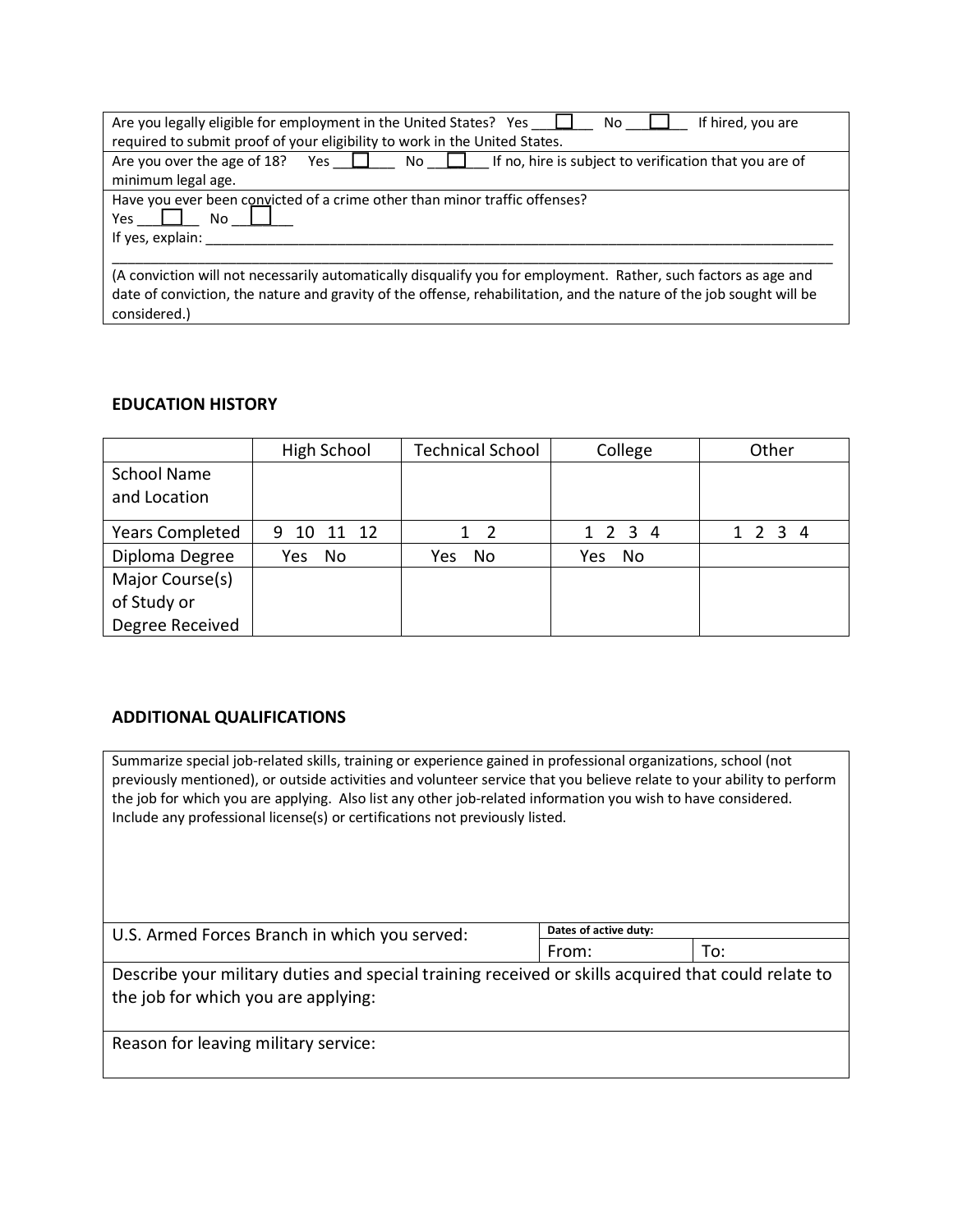# EMPLOYMENT EXPERIENCE

List present and past employment. Start with your present employer and most recent position.

| 1. EMPLOYER              | Dates Employed<br>(Mo. & Yr.) |       | Work Performed.<br>Duties/Responsibilities |
|--------------------------|-------------------------------|-------|--------------------------------------------|
| Address                  | From                          | To    |                                            |
| Telephone Number(s)      | Base Pay                      |       |                                            |
| Job Title:               | Start                         | Final |                                            |
| <b>Supervisors Name:</b> |                               |       |                                            |
| Reason for Leaving:      |                               |       |                                            |

| 2. EMPLOYER              | Dates Employed<br>(Mo. & Yr.) |       | Work Performed.<br>Duties/Responsibilities |
|--------------------------|-------------------------------|-------|--------------------------------------------|
| Address                  | From                          | To    |                                            |
| Telephone Number(s)      | Base Pay                      |       |                                            |
| Job Title:               | <b>Start</b>                  | Final |                                            |
| <b>Supervisors Name:</b> |                               |       |                                            |
| Reason for Leaving:      |                               |       |                                            |

| 3. EMPLOYER         | Dates Employed<br>(Mo. & Yr.) |       | Work Performed.<br>Duties/Responsibilities |
|---------------------|-------------------------------|-------|--------------------------------------------|
| Address             | From                          | To    |                                            |
|                     |                               |       |                                            |
| Telephone Number(s) | Base Pay                      |       |                                            |
| Job Title:          | Start                         | Final |                                            |
| Supervisors Name:   |                               |       |                                            |
| Reason for Leaving: |                               |       |                                            |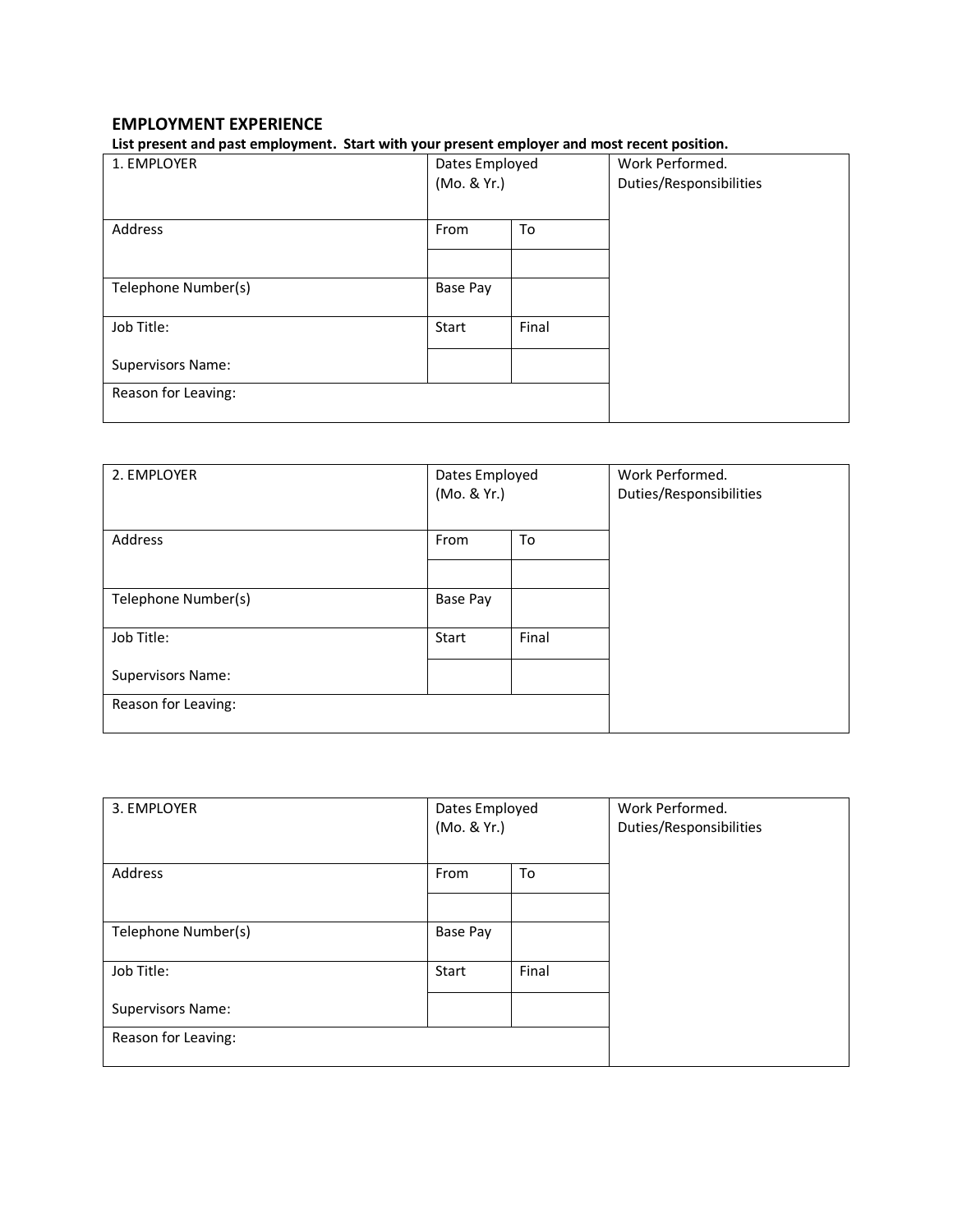| 4. EMPLOYER         | Dates Employed<br>(Mo. & Yr.) |       | Work Performed.<br>Duties/Responsibilities |
|---------------------|-------------------------------|-------|--------------------------------------------|
| Address             | From                          | To    |                                            |
| Telephone Number(s) | Base Pay                      |       |                                            |
| Job Title:          | Start                         | Final |                                            |
| Supervisors Name:   |                               |       |                                            |
| Reason for Leaving: |                               |       |                                            |

## REFERENCES

| Give name, address, and telephone number of three business, school, professional references who are not related to you. |  |
|-------------------------------------------------------------------------------------------------------------------------|--|
|                                                                                                                         |  |
|                                                                                                                         |  |
|                                                                                                                         |  |
|                                                                                                                         |  |
|                                                                                                                         |  |
|                                                                                                                         |  |

| Do you have relatives, other than spouse, employed by the County? |  |
|-------------------------------------------------------------------|--|
|                                                                   |  |

\_\_\_\_\_\_\_\_\_\_\_\_\_\_\_\_\_\_\_\_\_\_\_\_\_\_\_\_\_\_\_\_\_\_\_\_\_\_\_\_\_\_\_\_\_\_\_\_\_\_\_\_\_\_\_\_\_\_\_\_\_\_\_\_\_\_\_\_\_\_\_\_\_\_\_\_\_\_\_\_\_\_\_\_

If Yes, give name and department: \_\_\_\_\_\_\_\_\_\_\_\_\_\_\_\_\_\_\_\_\_\_\_\_\_\_\_\_\_\_\_\_\_\_\_\_\_\_\_\_\_\_\_\_\_\_\_\_\_\_\_\_\_\_\_